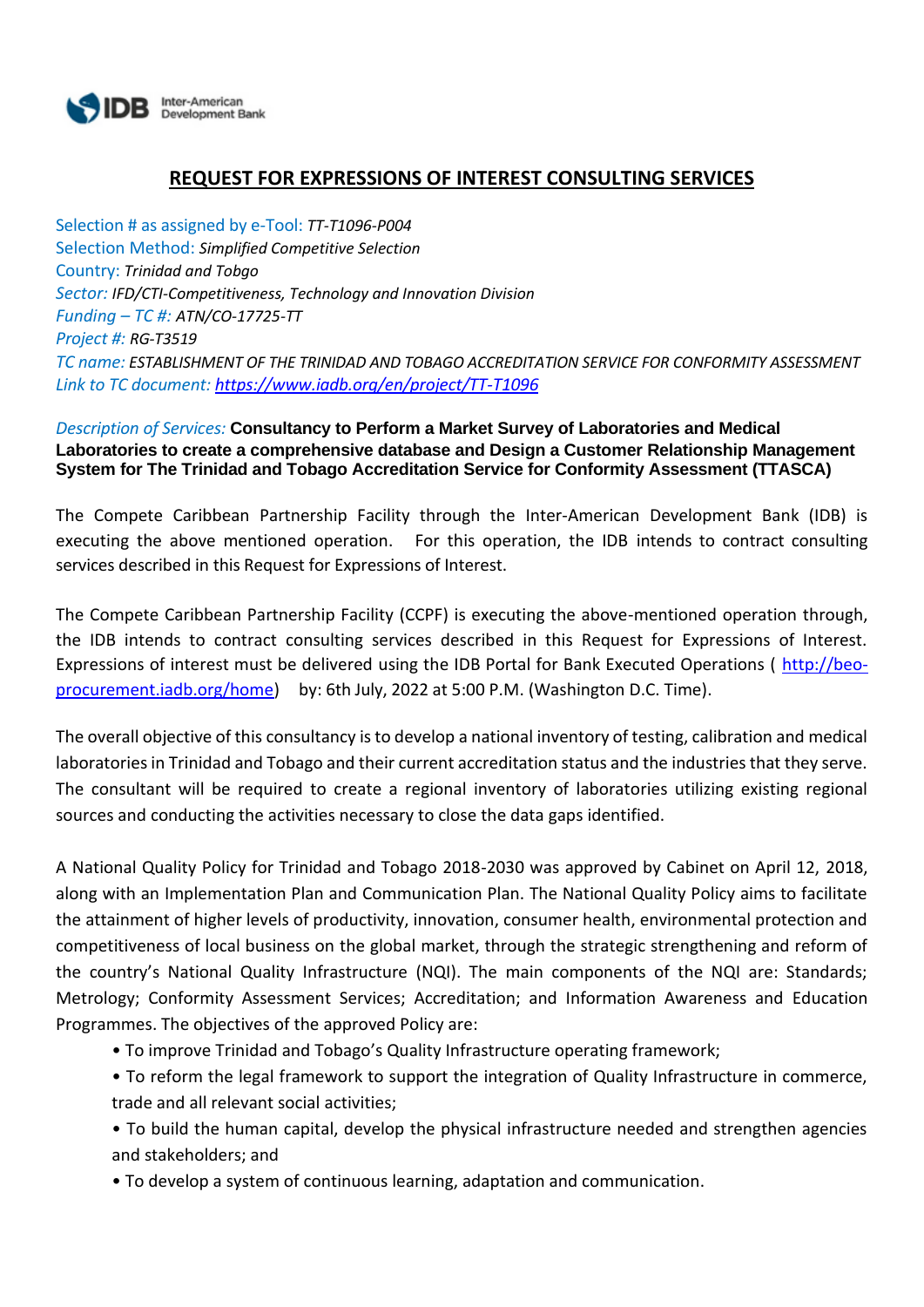The overall objective of this consultancy is to develop and establish a comprehensive market survey of testing, calibration and medical laboratories in Trinidad and Tobago and the Caribbean and a Customer Relationship Management System that will be used by TTASCA for effective and efficient management and monitoring of its potential market of conformity assessment bodies

## *Scope*

The scope of services for this Terms of Reference will focus on the development of an inventory and customer relationship management system with laboratories (testing, calibration, medical laboratories; whether public or private sector; whether for service to the parent company, a reference laboratory or a commercial entity). This solution needs to be expandable to include inspection bodies, certification bodies and other types of conformity assessment bodies with time.

## *Activities*

Some of the following key activities the consulting firm will carry out in the Terms of Reference that will facilitate the achievement of the objective of the project are as follow:

- 1. Conduct inception meetings and finalize work plan. Meetings are to be held with the relevant staff of Compete Caribbean, TTLABS and the Ministry of Trade and Industry via teleconferencing, videoconferencing or face-to-face, where practical, to review and discuss the assignment, clarifying the roles and responsibilities and the extent of logistical support to be provided to the Consultant. A work plan should be prepared and submitted within two weeks of the commencement of the engagement.
- 2. Participate in meetings with end users of CRM system to ensure compliance with policies and recommendations of TTLABS and the Ministry of Trade and Industry to develop a more in-depth understanding of:
	- Project stakeholders and their information needs.
	- Desired specifications for CRM System
	- Gaps, duplications and streamlining opportunities.
	- Client expectations of the CRM system.
- 3. Secondary Research. Information pertaining to previous laboratory surveys and lists of laboratories should be reviewed at the consultant's initiative along with existing databases. Reports or any other suitable information from the national and regional quality institutions and laboratories.
- 4. Primary Research. Information pertaining to the laboratories should be collected and/or updated, and verified through mechanisms such as reviewing websites and social media pages, conducting virtual interviews, making telephone calls, conducting electronic surveys, networking and mailings, etc. The consultancy does not cater for travel duty.
- 5. Collect information from the laboratories. In order to collect, verify and update the database of testing, calibration and medical laboratories (both public and private), information pertaining to (but not limited to) the following aspects should be obtained:
- 6. Laboratory Particulars such as Name of laboratory, Address, Contact information, Website and social media presence, Size of Company and Laboratory, if a department in the Company, Number of total employees including technical staff, Legal and ownership status, Company Purpose/Mandate, and Strategic Plans/Goals/Objectives, Industry and Markets served such as local, export, petrochemical,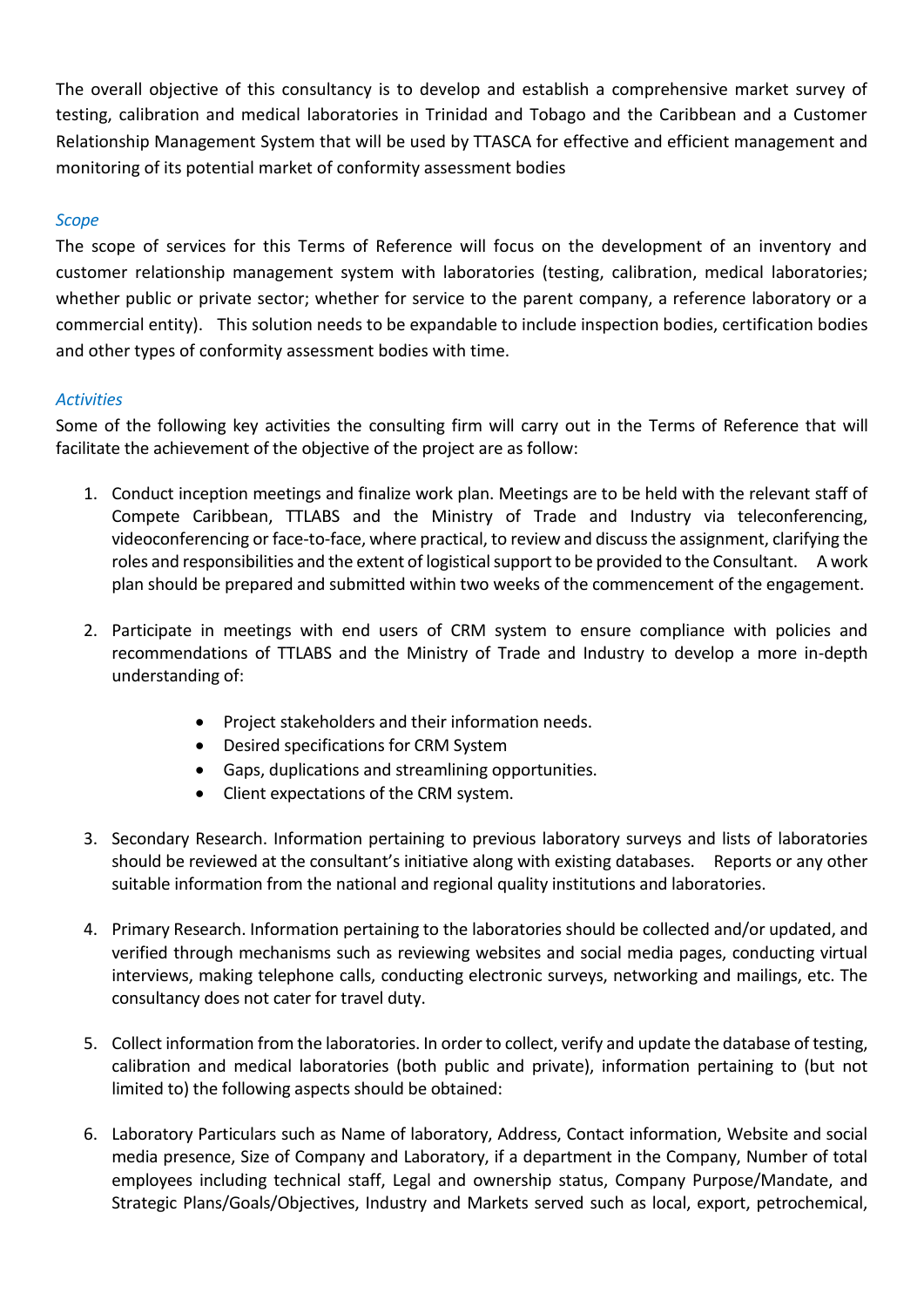paint, food, etc.

- 7. Understanding of market requirements inclusive of Scope of testing, calibration or medical laboratory: object of testing or calibration, tests or calibrations performed, methods used, range of measurement, equipment, Accreditation status, Participation in proficiency testing and/or interlaboratory comparison schemes and proficiency testing and/or interlaboratory comparison needs, Competence development needs such as training, equipment, etc. and any other information deemed relevant by the consultant.
- 8. Submission of Customer Relationship Management System and Initial National and Regional Database of Laboratories. The Customer Relationship Management (CRM) System will be handed over to TTASCA with design/administrative and user manuals. The initial reports of the inventories of the national and regional testing, medical and calibration laboratories should be submitted as two separate reports. The laboratory inventory and CRM System shall be searchable and sortable to allow for appropriate filtering of data. A summary findings report on the national and regional inventories is also expected, which includes the methodology employed, data gathering and verification processes, and the summary of the data in broad topic areas such as number of medical laboratories, number of accredited laboratories, etc. The summary must include propositions for market segments and target markets.

Eligible consulting firms will be selected in accordance with the procedures set out in the Inter-American Development Bank: *[Policy for the Selection and Contracting of Consulting firms for Bank-executed](http://idbdocs.iadb.org/wsdocs/getdocument.aspx?DOCNUM=38988574)  [Operational Work](http://idbdocs.iadb.org/wsdocs/getdocument.aspx?DOCNUM=38988574)* - GN-2765-4. All eligible consulting firms, as defined in the Policy may express an interest. If the Consulting Firm is presented in a Consortium, it will designate one of them as a representative, and the latter will be responsible for the communications, the registration in the portal and for submitting the corresponding documents.

The IDB now invites eligible consulting firms to indicate their interest in providing the services described above in the draft summary of the intended Terms of Reference for the assignment. Interested consulting firms must provide information establishing that they are qualified to perform the Services (brochures, description of similar assignments, experience in similar conditions, availability of appropriate skills among staff, etc.). Eligible consulting firms may associate in a form of a Joint Venture or a sub-consultancy agreement to enhance their qualifications. Such association or Joint Venture shall appoint one of the firms as the representative.

#### *Summary*

**Term:** the consultancy will have a duration of 9 months.

**Location:** Trinidad and Tobago

Interested eligible consulting firms may obtain further information during office hours, 09:00 AM to 05:00 PM, (Washington D.C. Time) by sending an email to: *Claudia Stevenson, SECTOR LEAD SPEC[claudiast@iadb.org](mailto:claudiast@iadb.org) cc [zephrinem@iadb.org](mailto:zephrinem@iadb.org) .* 

1300 New York Ave, NW, Washington DC 20577, USA Tel: *(202) 623-1000* Fax: *(202) 623-3096*